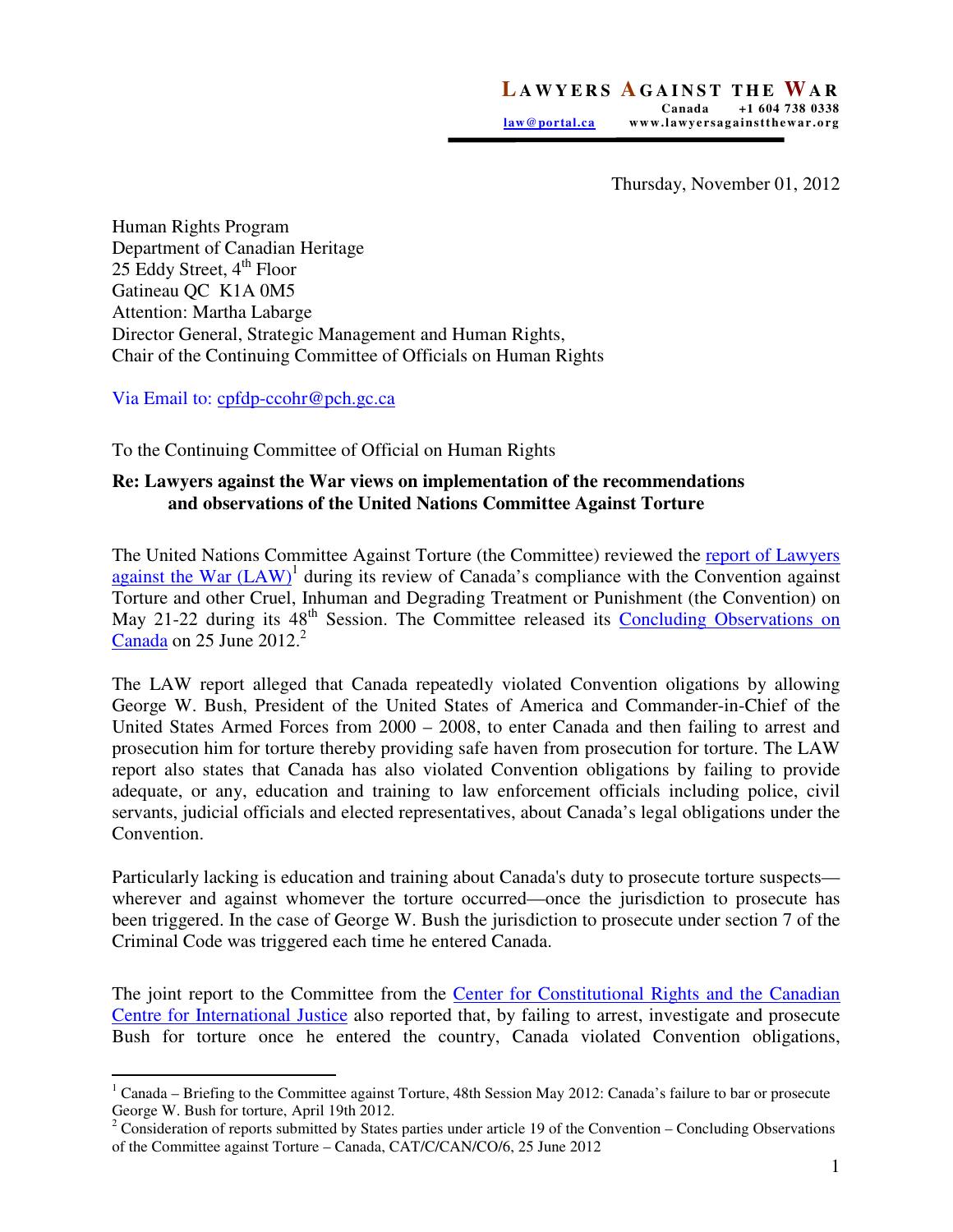undermined the efficacy of the Convention and denied remedies to victims of torture authorized by the Bush administration.

The facts set out in the LAW report indicate that Canada's repeated refusal to either bar Bush, as a torture suspect, from Canada, or to arrest and prosecute or extradite him upon entry onto Canadian territory was intentional. The LAW report cites six separate occasions when Canada opted to provide George W. Bush with safe haven from prosecution for torture in Canada. On each of these occasions the responsible ministries had been made aware of the requirements of the Convention and the provisions enacted to comply with Convention obligations in the Criminal Code and the Immigration and Refugee Protection Act. Since November of 2004, LAW alone has sent several briefs to government officials setting out the verifiable facts that establish George W. Bush as a torture suspect and the law requiring Canada to deny him safe haven from prosecution in Canada. Although the LAW report focused on visits to Canada by George W. Bush, Canada had wrongfully extended the same safe haven to other torture suspects formerly members of the Bush administration such as Donald Rumsfeld and Dick Cheney.

To cure Convention violations identified in the LAW report and ensure future compliance with Convention obligations, the following measures are necessary:

1. **Law reform:** Amendments to the *Criminal Code* to restrict the power of the Attorney General of Canada to arbitrarily prevent torture prosecutions of foreign nationals in Canada and allow prosecutors and private individuals to intiate torture prosecutions subject to existing judical oversight provisions in the *Criminal Code*, without the consent of the Attorney General of Canada or any other official..

2. **Education:** Education and training about the universal and underogable obligation to prevent and punish torture arising from both the Convention and Canadian law needs to be provided on an ongoing basis for officials responsible for enforcing the law, including: judges, lawyers, police, Canadian Border Service Agency officials, elected representatives and public servants.

3. **Policy reform:** Investigations are needed to determine how and by whom decisions were made and policy created that allowed George W. Bush to repeatedly enter Canada and that thwarted his prosecution for torture. These investigations must be conducted in accordance with international standards requiring competence, transparency and independence from the government departments alleged to be complicit in the acts and ommissions under investigation. The results of the investigation must be made available to the public in accordance with the public's right to know. Civil Society groups should be involved in creating the mode and terms of the investigation.

## **Law reform**

The Committee agreed that the Canadian law (specifically the universal jurisdiction provisions of the *Criminal Code* allowing the prosecution of torture perpetrated outside Canada by foreign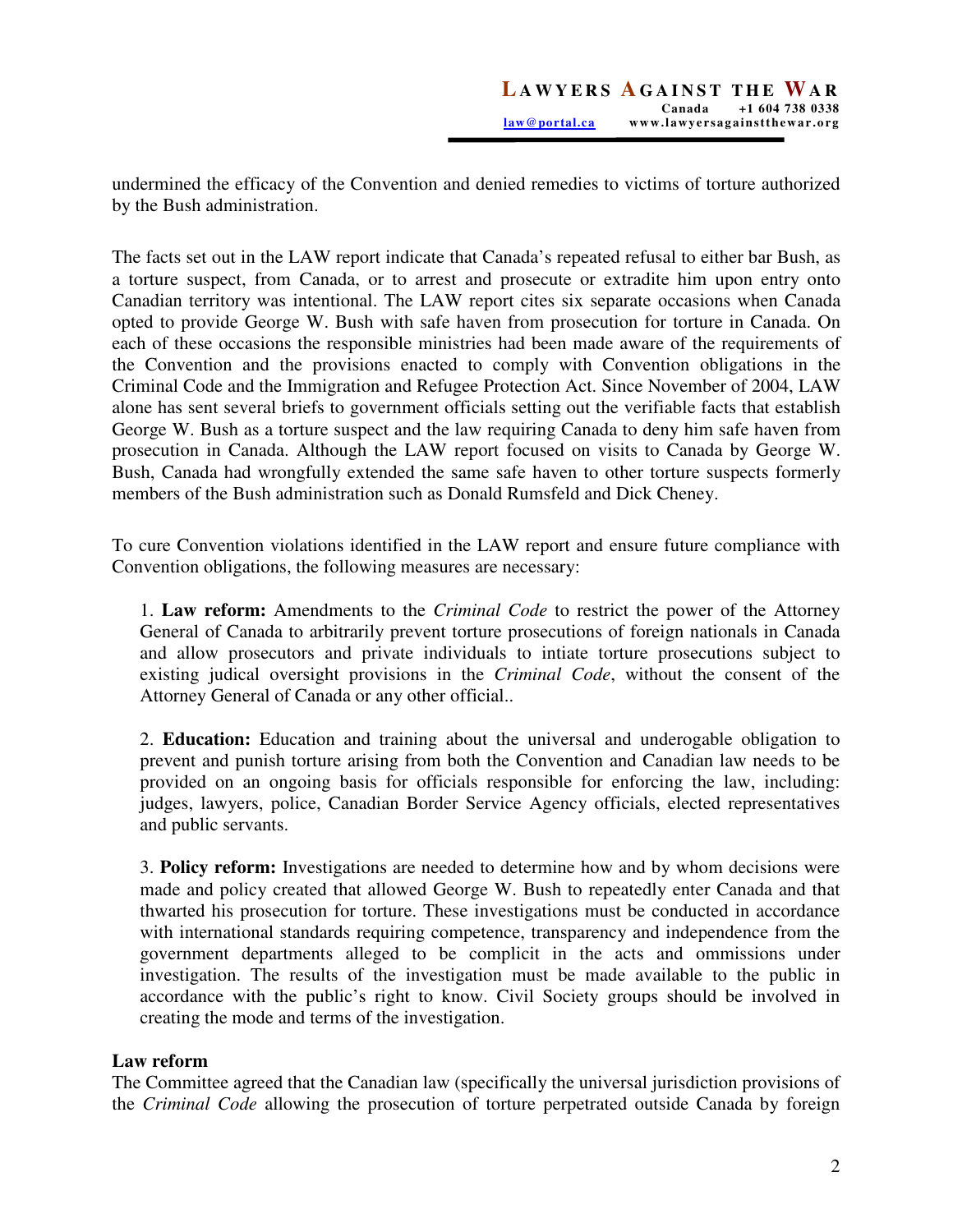nationals) and Convention obligations apply to all torture suspects entering Canada and expressed concern with Canada's policy of selectively refusing to enforce the law.

The Committee agreed that law reform is required "in order to allow persons to invoke the law directly in [Canada's] courts… to ensure that provisions of the Convention that give rise to extraterritorial jurisdiction can be directly applied before domestic courts."<sup>3</sup> The use of the word 'directly' refers, in LAW's opinion, to the right of a prosecutor or a private individual to initiate a prosecution in accordance with existing judicial checks and free from political interference.

Current Canadian law provisions allow the Attorney General of Canada to arbitrarily bar torture prosecutions of foreign nationals. The requirement that the Attorney General of Canada consent to such prosecutions, exposes the prosecutorial process to political interference, provides immunity for selected suspects and unreasonably restricts the right of individuals to initiate prosecutions where the state fails or refuses to do so.

The Supreme Court of Canada has recognized that the historical right and duty of citizens to inform under oath before a justice of the peace regarding the commission of a crime, is fundamental to the intergrity of the criminal law system and part of Canada's constitution.<sup>4</sup> The right of a private individual to file a criminal information provides a necessary check against arbitrarily selective prosecutions. Maintenance of this right is central to the proper use of universal jurisdiction to prosecute state crimes such as torture.

The Committee further emphasized the importance of universal jurisdiction not just being in place, but also in force and, in clear language recommended that Canada,

take all necessary measures with a view to ensuring the exercise of the universal jurisdiction over persons responsible for acts of torture, including foreign perpetrators who are temporarily present in Canada, in accordance with article 5 of the  $Convention...$ <sup>5</sup>

In making these recommendations the Committee was acknowledging the criminal law as the primary tool to prevent and punish torture and ensure proper public oversight. The Chief Justice of the Supreme Court of Canada, Beverley McLachlin also emphasized the imperitive of using the criminal law to protect freedom from torture when she said,

The most basic human rights are those guaranteed by the criminal law – the right to life; to liberty; to freedom from arbitrary detention, abuse and torture…Rights, that had they been in place and in force, would have made impossible the atrocities of the holocaust.6

 $\overline{a}$ 

 $3$  Consideration of reports submitted by States parties under article 19 of the Convention – Concluding Observations of the Committee against Torture – Canada, CAT/C/CAN/CO/6, 25 June 2012, at para. 8.

<sup>4</sup> *R. V. Dowson* [1983] 2 S.C.R. 144, at para. 155.

 $<sup>5</sup>$  Consideration of reports submitted by States parties under article 19 of the Convention – Concluding Observations</sup> of the Committee against Torture – Canada, CAT/C/CAN/CO/6, 25 June 2012, at para. 14.

<sup>6</sup> The Right Honourable Beverley McLachlin P.C. Chief Justice of Canada, *The Changing Face of International Criminal Law* p.14.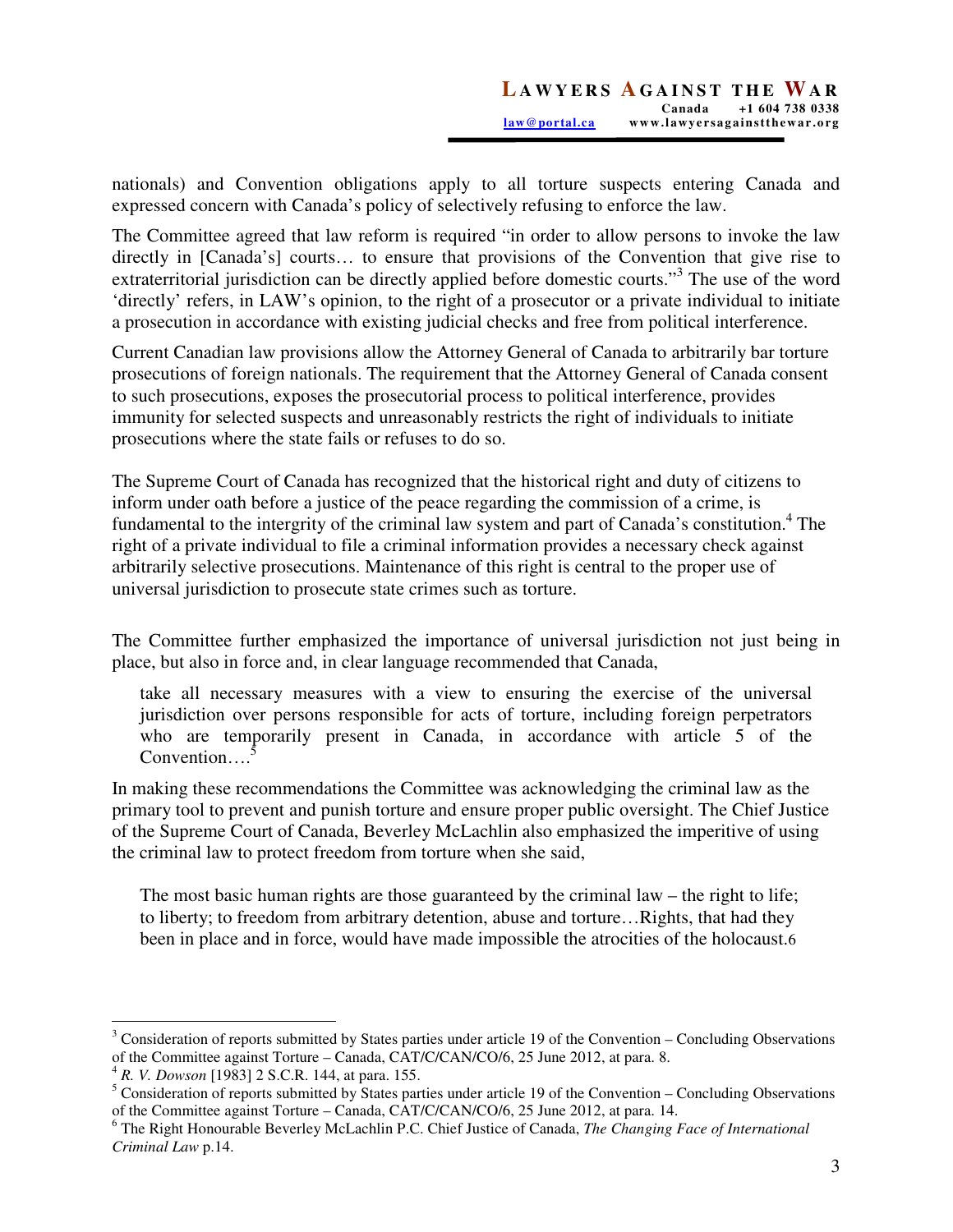The Committee recommended that Canada, "[e]nsure effective and transparent reporting of torture and oversight of torture within Canada's jurisdiction including the universal jurisdiction established by the Criminal Code. $"$ 

LAW agrees with the Committee's recommended that Canada "incorporate all the provisions of the Convention into Canadian law."

## **Education**

The LAW report noted the specific Convention obligation to provide education and training and the absence of that training in Canada.

Article 2 of the Convention makes torture a crime of universal jurisdiction: torture committed by anyone, against anyone, anywhere, is a crime. This universal jurisdiction has been clearly and unambiguously adopted into Canadian criminal law at s.7 (3.7) of the Criminal Code:

(3.7) Notwithstanding anything in this Act or any other Act, *every one who, outside Canada, commits* an act or omission that, if committed in Canada, would constitute an offence against, a conspiracy or an attempt to commit an offence against, being an accessory after the fact in relation to an offence against, or any counselling in relation to *an offence against, section 269.1 [torture] shall be deemed to commit that act or omission in Canada if:* 

[…]

(*c*) the person who commits the act or omission is a Canadian citizen;

(*d*) the complainant is a Canadian citizen; *or*

(*e*) *the person who commits the act or omission is, after the commission thereof, present in Canada*. [emphasis added]

Awareness of these provisions amongst law enforcement officials remains very poor. Anecdotally, both politicians and police do not understand these obligations or the universal and absolute nature of the prohibition on torture. For example, in response for calls for the arrest of George W. Bush on the occasion of his visit to Calgary in 2009, the mayor incorrectly stated that any such prosecution had to be brought at the international Criminal Court, $^8$  while an investigator in the RCMP War Crimes section stated that their investigations focused only on those "who are present (living) in Canada on an ongoing basis."<sup>9</sup> Another elected official voiced the belief that freedom of speech guarantees protected the right of foreign nationals suspected on reasonable grounds of torture to enter Canada. RCMP officers tasked with 'protecting' Bush during his October 2011 visit to Surrey stated the belief that George W. Bush (and Dick Cheney) was an internationally protected person and therefore their duty was to protect him from people calling for his arrest and prosecution. Members of the Vancouver City Police voiced the same belief during the September 2011 visit to Vancouver by Dick Cheney.

 $\overline{a}$ 

 $<sup>7</sup>$  Ibid at para. 17.</sup>

<sup>&</sup>lt;sup>8</sup> Protesters Shout for arrest of George Bush, Canadian Press, October 20, 2011 quoting Mayor Diane Watts as saying, "I think that you have to realize there is a process and a venue -- the international court -- he has to be charged, tried and convicted. There's a process to do that and they have every right to proceed with that."

<sup>&</sup>lt;sup>9</sup> Inspector Ron Charlebois, Officer in Charge, RCMP War Crimes Section, letter to LAW, March 19, 2009.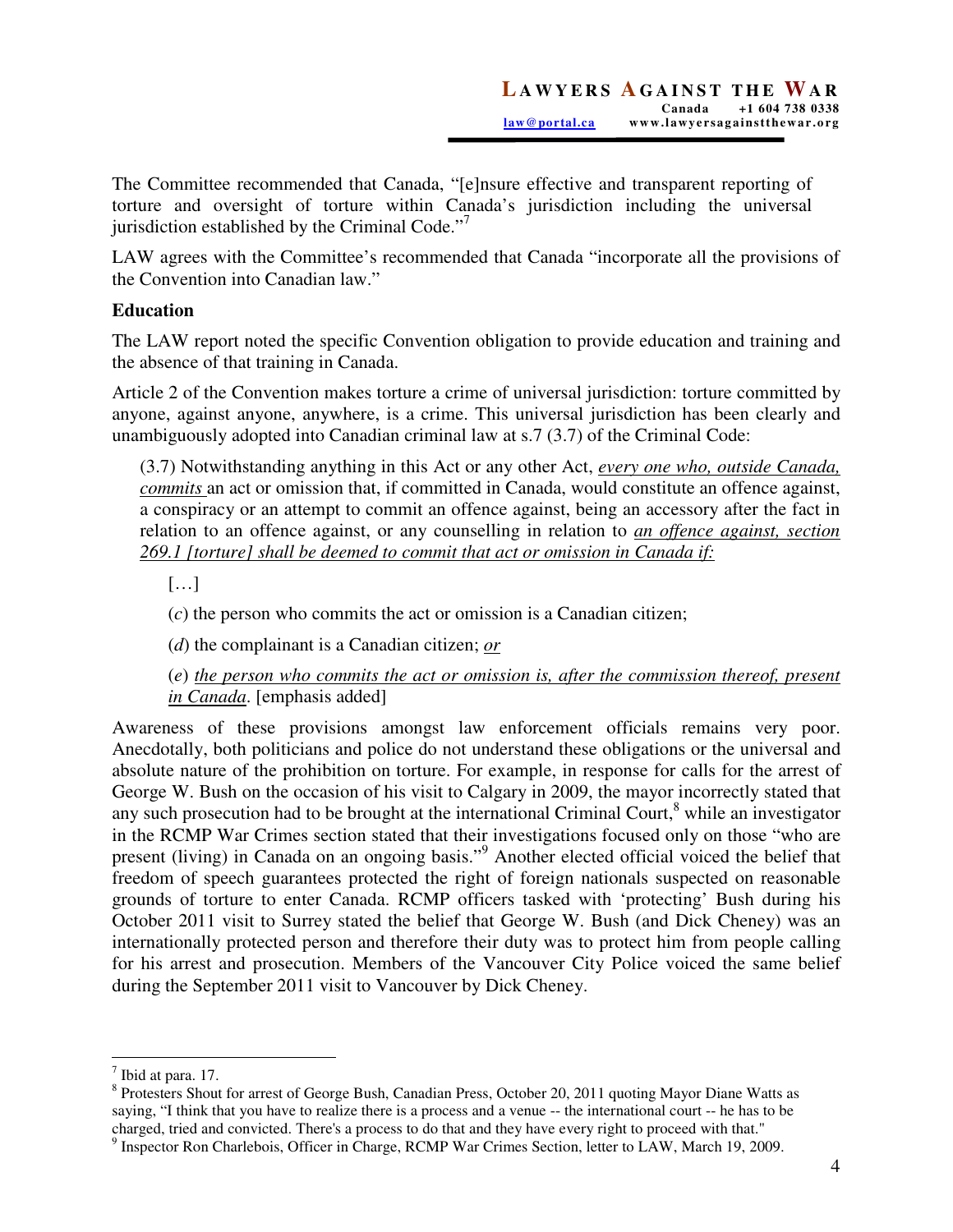That such statements are made and not immediately exposed as legally false demonstrates that journalists, police, and elected representatives are largely ignorant not only of Convention duties to prevent torture suspects from having safe haven from prosecution in Canada, but also of *Criminal Code* and other provisions specifically enabling them to carry out those obligations under Canadian law.

The Committee expressed concerns about the need for education about Convention obligations for judicial and law enforcement officials at the same time noting the need for proper oversight and remediation of Convention violations by security, police and intelligence officials. The Committee recommends that Canada.

"raise awareness of [Convention] provisions among members of the judiciary and the public at large"<sup>10</sup>

…and

"strengthen its provision of training on the absolute prohibition of torture in the context of the activities of intelligence services."<sup>11</sup>

With respect to oversight of the Committee recommended that Canada, "[c]onsider urgently implementing the model for oversight of the agencies involved in national security agencies, proposed by the Arar inquiry;"<sup>12</sup>

## **Policy reform**

Canadian policy and practice must be reformed to comply with legal obligations arising from the Convention and Canadian law. The following policies must be changed:

- the policy and practice of arbitrarily failing to bar select torture suspects, such as Bush and other former high ranking members of the Bush administration, from entering Canada under the *Immigration and Refugee Protection Act*;
- the policy of refusing to accept complaints regarding or to initiate investigations of select torture suspects on the expressed ground of the brevity of their visit to Canada;
- the policy and practice whereby the Attorney General of Canada has arbitrarily refused to consent to the prosecution for torture of George W. Bush and other senior Bush Administration figures notwithstanding compelling, reliable, and public evidence of his involvement in authorizing, directing, supervising, funding and failing to stop the widespread use of torture by U.S. agents;
- the policy and practice of not providing adequate or any education and training about the Convention or the related domestic legislation to public officials tasked with enforcing their provisions.
- The policy of shrouding in secrecy, rather than investigating and prosecuting, possibly illegal acts by police, security and intelligence agents.

 $\overline{a}$ <sup>10</sup> *Ibid* at para. 8.

 $11$  Ibid at para. 17.

 $12$  Ibid at para. 18 (b).